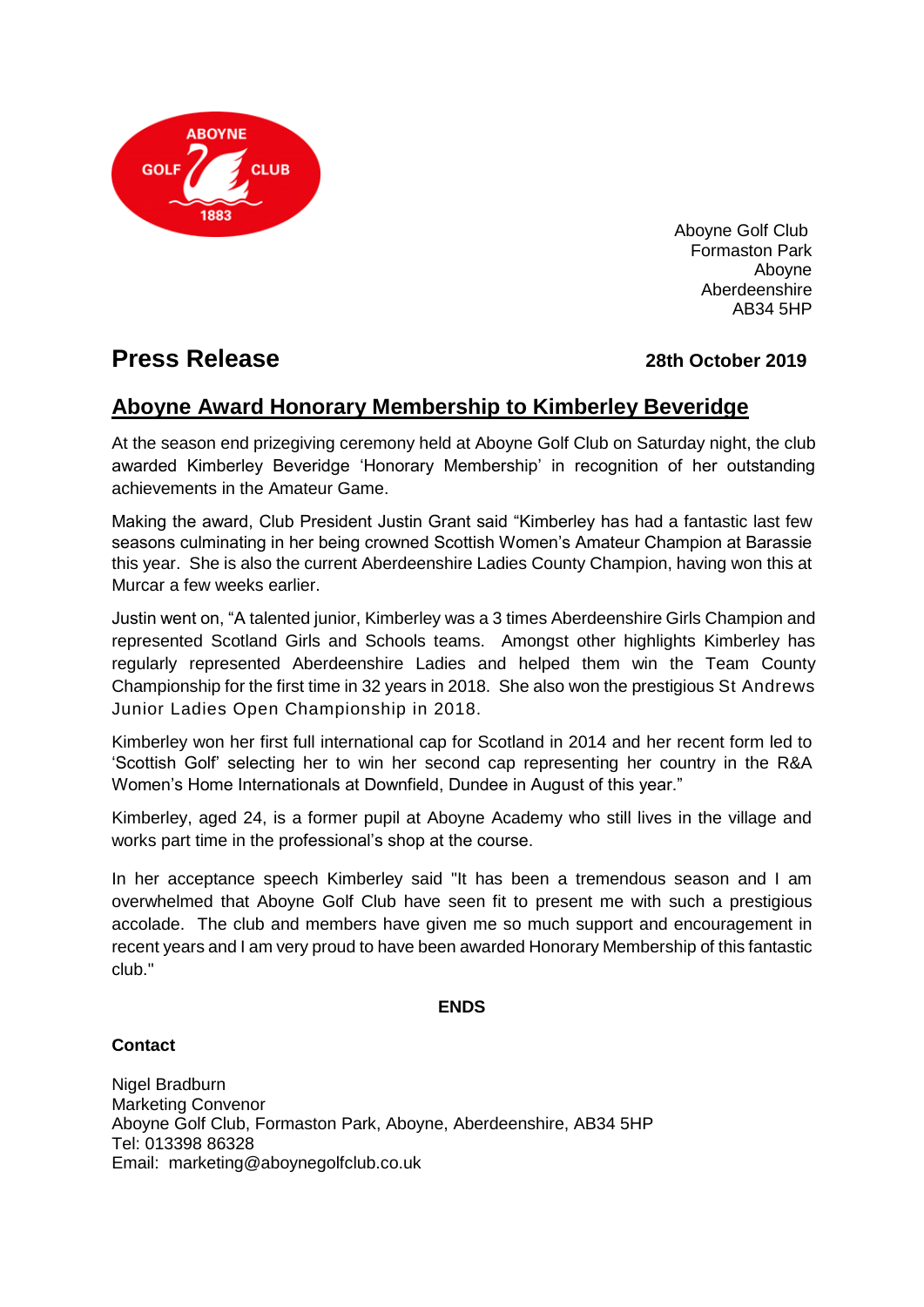# **Picture**

Kimberley Beveridge with the Scottish Women's Amateur Championship trophy and Club President Justin Grant.



## **Notes to Editors**

Aboyne is the understated jewel in Aberdeenshire's golfing crown.

The oldest club on Royal Deeside, Aboyne is an immaculately maintained, challenging golf course with spectacular views of the surrounding hills & countryside.6000 yards of impeccable fairways and faultless greens - a golfer's haven. Aboyne embraces every golfer, from beginner to Scottish Internationalist.

The long-established course has won many plaudits as one of the most memorable tests of inland golf in Scotland.